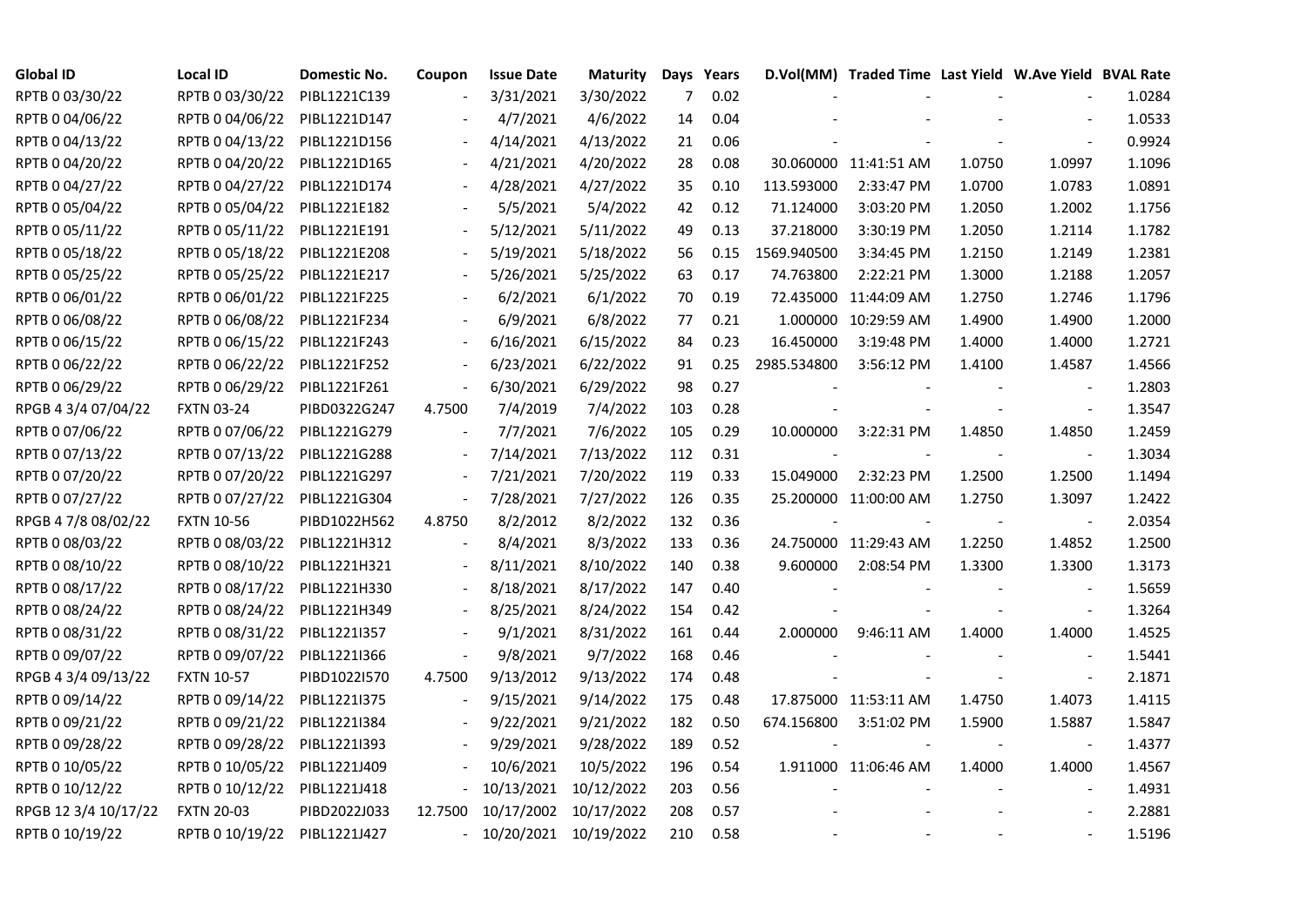| <b>Global ID</b>     | <b>Local ID</b>   | Domestic No. | Coupon                   | <b>Issue Date</b> | Maturity             |     | Days Years |             | D.Vol(MM) Traded Time Last Yield W.Ave Yield BVAL Rate |        |                          |        |
|----------------------|-------------------|--------------|--------------------------|-------------------|----------------------|-----|------------|-------------|--------------------------------------------------------|--------|--------------------------|--------|
| RPTB 0 10/26/22      | RPTB 0 10/26/22   | PIBL1221J436 |                          | 10/27/2021        | 10/26/2022           | 217 | 0.59       |             |                                                        |        |                          | 1.5191 |
| RPTB 0 11/02/22      | RPTB 0 11/02/22   | PIBL1221K443 |                          | 11/3/2021         | 11/2/2022            | 224 | 0.61       | 5.000000    | 2:46:59 PM                                             | 1.5000 | 1.5000                   | 1.5011 |
| RPTB 0 11/09/22      | RPTB 0 11/09/22   | PIBL1221K452 |                          | 11/10/2021        | 11/9/2022            | 231 | 0.63       |             |                                                        |        |                          | 1.4591 |
| RPTB 0 11/16/22      | RPTB 0 11/16/22   | PIBL1221K461 |                          | 11/17/2021        | 11/16/2022           | 238 | 0.65       |             |                                                        |        | $\sim$                   | 1.5500 |
| RPTB 0 11/23/22      | RPTB 0 11/23/22   | PIBL1221K470 | $\blacksquare$           | 11/24/2021        | 11/23/2022           | 245 | 0.67       |             |                                                        |        |                          | 1.5492 |
| RPTB 0 11/29/22      | RPTB 0 11/29/22   | PIBL1221L488 |                          |                   | 12/1/2021 11/29/2022 | 251 | 0.69       |             |                                                        |        | $\Box$                   | 1.5632 |
| RPGB 4 5/8 12/04/22  | RTB 05-11         | PIID0522L114 | 4.6250                   | 12/4/2017         | 12/4/2022            | 256 | 0.70       | 296.445000  | 3:11:11 PM                                             | 2.5550 | 2.5586                   | 2.5888 |
| RPGB 4 12/06/22      | <b>FXTN 10-58</b> | PIBD1022L585 | 4.0000                   | 12/6/2012         | 12/6/2022            | 258 | 0.71       |             |                                                        |        | $\overline{\phantom{a}}$ | 2.6456 |
| RPTB 0 12/07/22      | RPTB 0 12/07/22   | PIBL1221L497 |                          | 12/7/2021         | 12/7/2022            | 259 | 0.71       |             |                                                        |        |                          | 1.6079 |
| RPTB 0 12/14/22      | RPTB 0 12/14/22   | PIBL1221L503 |                          | 12/15/2021        | 12/14/2022           | 266 | 0.73       |             | 22.220000 10:54:28 AM                                  | 1.5750 | 1.5636                   | 1.5400 |
| RPTB 0 01/04/23      | RPTB 0 01/04/23   | PIBL1222A013 |                          | 1/5/2022          | 1/4/2023             | 287 | 0.79       |             |                                                        |        | $\blacksquare$           | 1.6501 |
| RPTB 0 01/11/23      | RPTB 0 01/11/23   | PIBL1222A022 |                          | 1/12/2022         | 1/11/2023            | 294 | 0.81       | 1.800000    | 3:35:16 PM                                             | 1.5000 | 1.5000                   | 1.6000 |
| RPTB 0 01/18/23      | RPTB 0 01/18/23   | PIBL1222A031 |                          | 1/19/2022         | 1/18/2023            | 301 | 0.82       |             |                                                        |        | $\blacksquare$           | 1.6429 |
| RPTB 0 01/25/23      | RPTB 0 01/25/23   | PIBL1222A040 | $\blacksquare$           | 1/26/2022         | 1/25/2023            | 308 | 0.84       |             |                                                        |        | $\blacksquare$           | 1.6588 |
| RPTB 0 02/01/23      | RPTB 0 02/01/23   | PIBL1222B058 |                          | 2/2/2022          | 2/1/2023             | 315 | 0.86       |             |                                                        |        | $\blacksquare$           | 1.6699 |
| RPTB 0 02/08/23      | RPTB 0 02/08/23   | PIBL1222B067 |                          | 2/9/2022          | 2/8/2023             | 322 | 0.88       |             |                                                        |        |                          | 1.6729 |
| RPGB 4 3/8 02/11/23  | RTB 03-10         | PIID0323B101 | 4.3750                   | 2/11/2020         | 2/11/2023            | 325 | 0.89       | 1159.680000 | 2:35:42 PM                                             | 2.5900 | 2.6000                   | 2.6154 |
| RPTB 0 02/15/23      | RPTB 0 02/15/23   | PIBL1222B076 | $\overline{\phantom{a}}$ | 2/16/2022         | 2/15/2023            | 329 | 0.90       |             |                                                        |        | $\blacksquare$           | 1.6816 |
| RPGB 13 02/20/23     | <b>FXTN 20-04</b> | PIBD2023B048 | 13.0000                  | 2/20/2003         | 2/20/2023            | 334 | 0.91       |             | 0.400000 11:37:31 AM                                   | 2.6500 | 2.6500                   | 2.6231 |
| RPTB 0 02/22/23      | RPTB 0 02/22/23   | PIBL1222B085 | $\blacksquare$           | 2/23/2022         | 2/22/2023            | 336 | 0.92       |             |                                                        |        | $\blacksquare$           | 1.7680 |
| RPGB 5 1/2 03/08/23  | <b>FXTN 05-75</b> | PIBD0523C752 | 5.5000                   | 3/8/2018          | 3/8/2023             | 350 | 0.96       |             |                                                        |        | $\blacksquare$           | 2.7017 |
| RPTB 0 03/15/23      | RPTB 0 03/15/23   | PIBL1222C119 | $\blacksquare$           | 3/16/2022         | 3/15/2023            | 357 | 0.98       | 512.880000  | 2:27:08 PM                                             | 1.7250 | 1.6759                   | 1.6750 |
| RPTB 0 03/22/23      | RPTB 0 03/22/23   | PIBL1222C128 | $\overline{a}$           | 3/23/2022         | 3/22/2023            | 364 | 1.00       | 1289.617000 | 3:57:59 PM                                             | 1.7050 | 1.7531                   | 1.7389 |
| RPGB 3 1/2 04/21/23  | <b>FXTN 07-58</b> | PIBD0723D588 | 3.5000                   | 4/21/2016         | 4/21/2023            | 394 | 1.08       | 0.500000    | 2:22:52 PM                                             | 2.6500 | 2.6500                   | 2.7338 |
| RPGB 11 7/8 05/29/23 | <b>FXTN 20-05</b> | PIBD2023E054 | 11.8750                  | 5/29/2003         | 5/29/2023            | 432 | 1.18       |             |                                                        |        |                          | 2.8360 |
| RPGB 3 1/4 08/15/23  | RTB 10-04         | PIID1023H046 | 3.2500                   | 8/15/2013         | 8/15/2023            | 510 | 1.40       |             | 46.500000 11:43:49 AM                                  | 3.3000 | 3.2720                   | 3.2082 |
| RPGB 2 3/8 09/10/23  | <b>FXTN 03-25</b> | PIBD0323I252 | 2.3750                   | 9/10/2020         | 9/10/2023            | 536 | 1.47       | 24.800000   | 3:31:38 PM                                             | 3.0000 | 3.0074                   | 3.1456 |
| RPGB 11 3/8 10/23/23 | <b>FXTN 20-06</b> | PIBD2023J068 | 11.3750                  | 10/23/2003        | 10/23/2023           | 579 | 1.59       |             |                                                        |        | $\blacksquare$           | 3.1328 |
| RPGB 2 3/8 03/09/24  | RTB 03-11         | PIID0324C115 | 2.3750                   | 3/9/2021          | 3/9/2024             | 717 | 1.96       | 198.108000  | 3:39:56 PM                                             | 3.1800 | 3.1585                   | 3.1525 |
| RPGB 6 1/4 03/12/24  | RTB 05-12         | PIID0524C129 | 6.2500                   | 3/12/2019         | 3/12/2024            | 720 | 1.97       | 0.050000    | 3:51:24 PM                                             | 3.4500 | 3.4500                   | 3.3465 |
| RPGB 4 1/2 04/20/24  | <b>FXTN 07-59</b> | PIBD0724D595 | 4.5000                   | 4/20/2017         | 4/20/2024            | 759 | 2.08       |             |                                                        |        |                          | 3.4899 |
| RPGB 12 3/8 06/03/24 | <b>FXTN 20-07</b> | PIBD2024F075 | 12.3750                  | 6/3/2004          | 6/3/2024             | 803 | 2.20       |             |                                                        |        | $\blacksquare$           | 3.5693 |
| RPGB 12 7/8 08/05/24 | <b>FXTN 20-08</b> | PIBD2024H086 | 12.8750                  | 8/5/2004          | 8/5/2024             | 866 | 2.37       |             |                                                        |        |                          | 3.6828 |
| RPGB 4 1/8 08/20/24  | <b>FXTN 10-59</b> | PIBD1024H595 | 4.1250                   | 8/20/2014         | 8/20/2024            | 881 | 2.41       |             | 2.004574 11:57:15 AM                                   | 3.8000 | 3.8827                   | 3.7154 |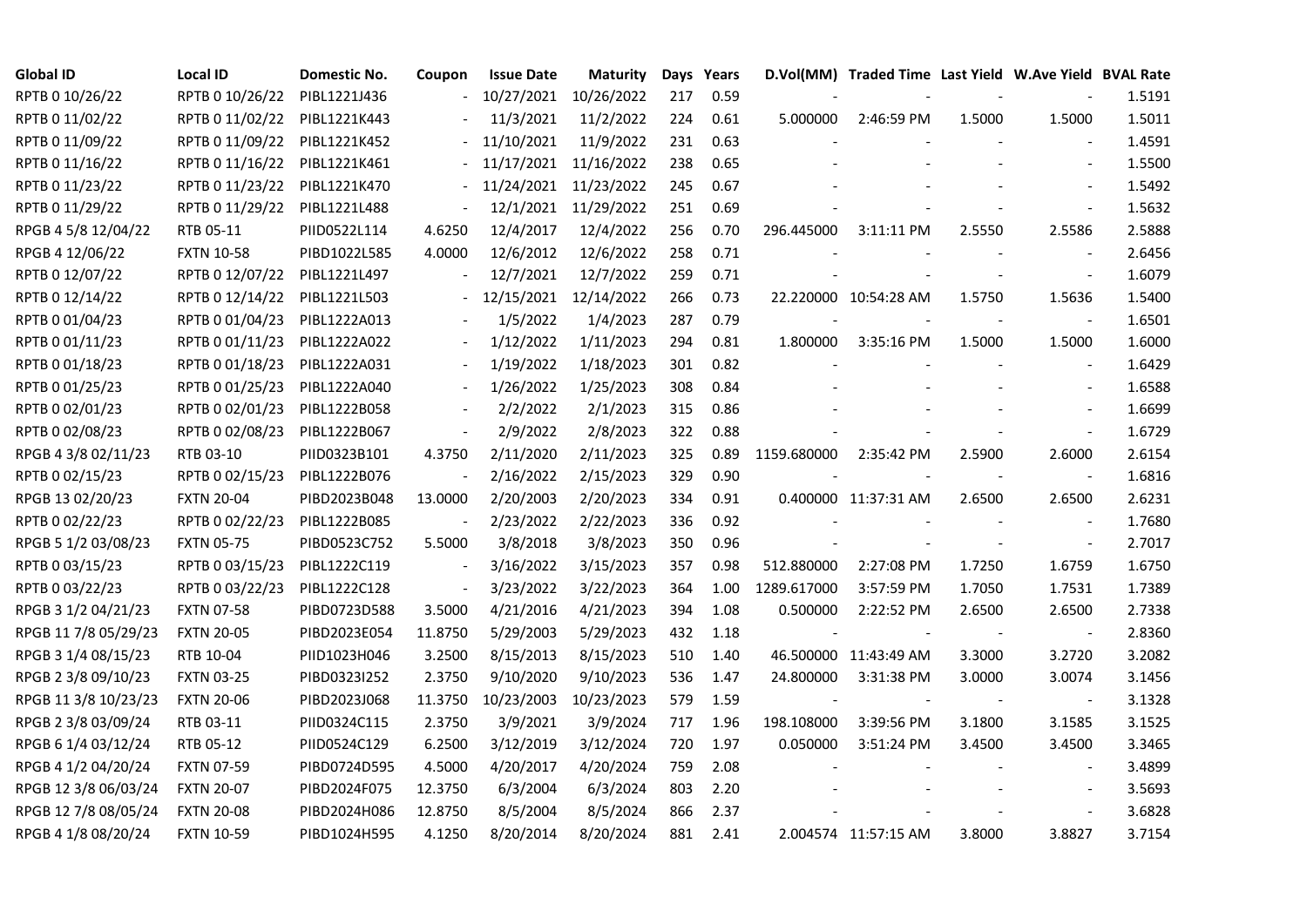| <b>Global ID</b>     | <b>Local ID</b>   | Domestic No. | Coupon  | <b>Issue Date</b> | <b>Maturity</b>  |     | Days Years |             | D.Vol(MM) Traded Time Last Yield W.Ave Yield BVAL Rate |        |                          |        |
|----------------------|-------------------|--------------|---------|-------------------|------------------|-----|------------|-------------|--------------------------------------------------------|--------|--------------------------|--------|
| RPGB 4 1/4 10/17/24  | <b>FXTN 05-76</b> | PIBD0524J762 | 4.2500  | 10/17/2019        | 10/17/2024       | 939 | 2.57       |             | 72.180000 11:38:30 AM                                  | 3.7500 | 3.7536                   | 3.7588 |
| RPGB 13 3/4 11/11/24 | <b>FXTN 20-09</b> | PIBD2024K091 | 13.7500 | 11/11/2004        | 11/11/2024       | 964 | 2.64       |             |                                                        |        |                          | 3.8594 |
| RPGB 5 3/4 04/12/25  | <b>FXTN 07-61</b> | PIBD0725D618 | 5.7500  | 4/12/2018         | 4/12/2025 1,116  |     | 3.06       |             |                                                        |        | $\blacksquare$           | 4.1978 |
| RPGB 12 1/8 04/14/25 | <b>FXTN 20-10</b> | PIBD2025D103 | 12.1250 | 4/14/2005         | 4/14/2025 1,118  |     | 3.06       |             |                                                        |        | $\blacksquare$           | 4.1332 |
| RPGB 2 5/8 08/12/25  | RTB 05-13         | PIID0525H130 | 2.6250  | 8/12/2020         | 8/12/2025 1,238  |     | 3.39       | 243.745000  | 3:42:23 PM                                             | 4.2000 | 4.1875                   | 4.1942 |
| RPGB 3 5/8 09/09/25  | <b>FXTN 10-60</b> | PIBD10251608 | 3.6250  | 9/9/2015          | 9/9/2025 1,266   |     | 3.47       |             |                                                        |        | $\blacksquare$           | 4.3522 |
| RPGB 12 1/8 10/20/25 | <b>FXTN 20-11</b> | PIBD2025J116 | 12.1250 | 10/20/2005        | 10/20/2025 1,307 |     | 3.58       |             |                                                        |        | $\overline{\phantom{a}}$ | 4.4415 |
| RPGB 18 1/4 11/29/25 | <b>FXTN 25-01</b> | PIBD2525K015 | 18.2500 | 11/29/2000        | 11/29/2025 1,347 |     | 3.69       |             |                                                        |        |                          | 4.5068 |
| RPGB 10 1/4 01/19/26 | <b>FXTN 20-12</b> | PIBD2026A122 | 10.2500 | 1/19/2006         | 1/19/2026 1,398  |     | 3.83       |             |                                                        |        |                          | 4.5614 |
| RPGB 6 1/4 02/14/26  | <b>FXTN 07-62</b> | PIBD0726B627 | 6.2500  | 2/14/2019         | 2/14/2026 1,424  |     | 3.90       |             |                                                        |        | $\frac{1}{2}$            | 4.8024 |
| RPGB 3 3/8 04/08/26  | <b>FXTN 05-77</b> | PIBD0526D772 | 3.3750  | 4/8/2021          | 4/8/2026 1,477   |     | 4.04       | 454.300000  | 2:42:36 PM                                             | 4.7125 | 4.7193                   | 4.7203 |
| RPGB 3 1/2 09/20/26  | RTB 10-05         | PIID1026I057 | 3.5000  | 9/20/2016         | 9/20/2026 1,642  |     | 4.50       |             | 2.600000 11:51:38 AM                                   | 4.9000 | 5.0385                   | 4.9280 |
| RPGB 6 1/4 10/20/26  | RTB 15-01         | PIID1526J019 | 6.2500  | 10/20/2011        | 10/20/2026 1,672 |     | 4.58       |             |                                                        |        | $\overline{\phantom{a}}$ | 4.9670 |
| RPGB 8 12/07/26      | <b>FXTN 20-13</b> | PIBD2026L139 | 8.0000  | 12/7/2006         | 12/7/2026 1,720  |     | 4.71       |             |                                                        |        | $\blacksquare$           | 5.0293 |
| RPGB 5 3/8 03/01/27  | RTB 15-02         | PIID1527C023 | 5.3750  | 3/1/2012          | 3/1/2027 1,804   |     | 4.94       |             |                                                        |        | $\overline{\phantom{a}}$ | 5.1384 |
| RPGB 4 7/8 03/04/27  | RTB 05-15         | PIID0527C159 | 4.8750  | 3/4/2022          | 3/4/2027 1,807   |     | 4.95       | 2384.853000 | 3:28:11 PM                                             | 5.1860 | 5.1870                   | 5.1904 |
| RPGB 4 3/4 05/04/27  | <b>FXTN 10-61</b> | PIBD1027E617 | 4.7500  | 5/4/2017          | 5/4/2027 1,868   |     | 5.11       |             | 5.000000 11:33:14 AM                                   | 5.2500 | 5.2500                   | 5.2200 |
| RPGB 4 5/8 06/02/27  | RTB 05-14         | PIID0527L140 | 4.6250  | 12/2/2021         | 6/2/2027 1,897   |     | 5.19       | 4.000000    | 3:05:08 PM                                             | 5.1750 | 5.1563                   | 5.2554 |
| RPGB 8 5/8 09/06/27  | <b>FXTN 20-14</b> | PIBD2027I140 | 8.6250  | 9/6/2007          | 9/6/2027 1,993   |     | 5.46       |             |                                                        |        | $\sim$                   | 5.2953 |
| RPGB 6 1/4 03/22/28  | <b>FXTN 10-63</b> | PIBD1028C635 | 6.2500  | 3/22/2018         | 3/22/2028 2,191  |     | 6.00       |             |                                                        |        | $\sim$                   | 5.4415 |
| RPGB 3 5/8 04/22/28  | <b>FXTN 07-64</b> | PIBD0728D649 | 3.6250  | 4/22/2021         | 4/22/2028 2,222  |     | 6.08       | 100.000000  | 2:42:23 PM                                             | 5.5900 | 5.5900                   | 5.5888 |
| RPGB 3 3/4 08/12/28  | <b>FXTN 07-65</b> | PIBD0728H654 | 3.7500  | 8/12/2021         | 8/12/2028 2,334  |     | 6.39       | 802.000000  | 3:53:10 PM                                             | 5.5925 | 5.6069                   | 5.6068 |
| RPGB 9 1/2 12/04/28  | <b>FXTN 20-15</b> | PIBD2028L151 | 9.5000  | 12/4/2008         | 12/4/2028 2,448  |     | 6.70       |             |                                                        |        |                          | 5.5343 |
| RPGB 67/8 01/10/29   | <b>FXTN 10-64</b> | PIBD1029A644 | 6.8750  | 1/10/2019         | 1/10/2029 2,485  |     | 6.80       |             |                                                        |        |                          | 5.4432 |
| RPGB 8 3/4 05/27/30  | <b>FXTN 20-16</b> | PIBD2030E166 | 8.7500  | 5/27/2010         | 5/27/2030 2,987  |     | 8.18       |             |                                                        |        | $\overline{\phantom{a}}$ | 5.6191 |
| RPGB 2 7/8 07/09/30  | <b>FXTN 10-65</b> | PIBD1030G655 | 2.8750  | 7/9/2020          | 7/9/2030 3,030   |     | 8.30       |             |                                                        |        |                          | 5.4515 |
| RPGB 12 1/2 07/28/30 | <b>FXTN 25-02</b> | PIBD2530G029 | 12.5000 | 7/28/2005         | 7/28/2030 3,049  |     | 8.35       |             |                                                        |        | $\overline{\phantom{a}}$ | 5.6209 |
| RPGB 11 1/4 01/26/31 | <b>FXTN 25-03</b> | PIBD2531A032 | 11.2500 | 1/26/2006         | 1/26/2031 3,231  |     | 8.85       |             |                                                        |        | $\sim$                   | 5.6260 |
| RPGB 8 07/19/31      | <b>FXTN 20-17</b> | PIBD2031G171 | 8.0000  | 7/19/2011         | 7/19/2031 3,405  |     | 9.32       | 4.600000    |                                                        |        | $\sim$                   | 5.5459 |
| RPGB 4 07/22/31      | <b>FXTN 10-66</b> | PIBD1031G662 | 4.0000  | 7/22/2021         | 7/22/2031 3,408  |     | 9.33       |             | 216.934000 11:07:16 AM                                 | 5.5750 | 5.5875                   | 5.5837 |
| RPGB 9 3/8 10/05/31  | <b>FXTN 25-04</b> | PIBD2531J042 | 9.3750  | 10/5/2006         | 10/5/2031 3,483  |     | 9.54       |             |                                                        |        | $\overline{\phantom{a}}$ | 5.6261 |
| RPGB 4 7/8 01/20/32  | <b>FXTN 10-67</b> | PIBD1032A675 | 4.8750  | 1/20/2022         | 1/20/2032 3,590  |     | 9.83       | 406.680000  | 2:21:03 PM                                             | 5.6000 | 5.5891                   | 5.5918 |
| RPGB 5 7/8 02/02/32  | <b>FXTN 20-18</b> | PIBD2032B183 | 5.8750  | 2/2/2012          | 2/2/2032 3,603   |     | 9.86       |             |                                                        |        | $\blacksquare$           | 5.6252 |
| RPGB 5 7/8 03/01/32  | RTB 20-01         | PIID2032C014 | 5.8750  | 3/1/2012          | 3/1/2032 3,631   |     | 9.94       |             | 32.000000 11:19:16 AM                                  | 5.8000 | 5.6480                   | 5.6324 |